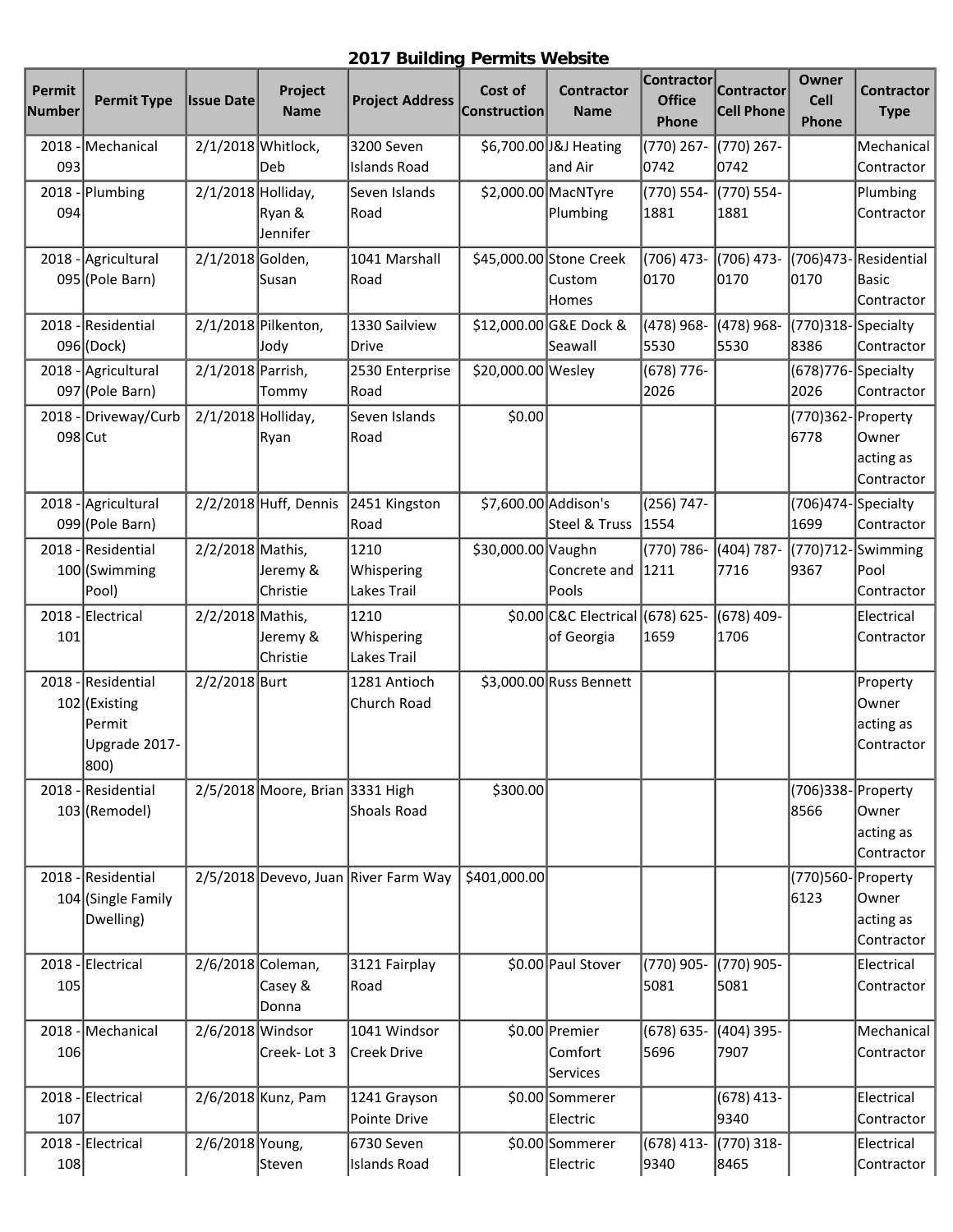|             | 2018 - Electrical                                     | 2/6/2018 Verner,  |                                             | 4990 Davis                      |                     | \$0.00 Steve                                             | (770) 318-           | (770) 318-         | (706)540-Electrical        |                                               |
|-------------|-------------------------------------------------------|-------------------|---------------------------------------------|---------------------------------|---------------------|----------------------------------------------------------|----------------------|--------------------|----------------------------|-----------------------------------------------|
| 109         |                                                       |                   | Thomas                                      | Academy Road                    |                     | Patterson                                                | 8722                 | 8722               | 4912                       | Contractor                                    |
| 2018<br>110 | Plumbing                                              |                   | 2/6/2018 Dove Hollow<br>Farms               | 3700 Davis<br>Academy Road      | \$5,000.00 Xtream   | Plumbing                                                 | (770) 207-<br>9671   | (770) 207-<br>9671 |                            | Plumbing<br>Contractor                        |
| 2018<br>111 | Mechanical                                            |                   | 2/6/2018 Fisher, Jason                      | 2251 Nolan<br><b>Store Road</b> | \$14,700.00 ACS     |                                                          | (478) 454-<br>3059   | (478) 454-<br>3059 |                            | Mechanical<br>Contractor                      |
| 2018        | -Plumbing                                             |                   | 2/6/2018 Kunz, Pam                          | 1241 Granson                    |                     | \$6,500.00 Darrell Young                                 | (678) 625-           | (678) 625-         |                            | Plumbing                                      |
| 112         |                                                       |                   |                                             | Pointe Drive                    |                     | Plumbing                                                 | 7270                 | 7270               |                            | Contractor                                    |
| $113$ Cut   | 2018 - Driveway/Curb                                  |                   | $2/6/2018$ Carragher,<br>Sean               | 3328 Prospect<br>Road           | \$0.00              |                                                          |                      |                    |                            | Property<br>Owner<br>acting as                |
|             |                                                       |                   |                                             |                                 |                     |                                                          |                      |                    |                            | Contractor                                    |
| 2018<br>114 | Mechanical                                            |                   | 2/6/2018 Kunz, Pam                          | 1241 Grayson<br>Pointe Drive    | \$15,900.00 D&W Air | Flow, Inc.                                               | (770) 788-<br>7700   | (770) 788-<br>7700 |                            | Mechanical<br>Contractor                      |
| 2018        | - Residential<br>115 (Accessory<br>Building)          | 2/7/2018 Wilson,  | Donna                                       | 1750 Pierce<br>Dairy Road       | \$140,000.00        |                                                          |                      |                    | (706) 471-<br>4079         | Property<br>Owner<br>acting as<br>Contractor  |
| 2018<br>116 | Mechanical                                            |                   | 2/7/2018 Batchelor,<br>Joshua &<br>Kimberly | 3941 Atlanta<br>Highway         |                     | \$10,250.00 Lance White<br>Heating &<br>A/C              | (404) 392-<br>2048   | (404) 392-<br>2048 |                            | Mechanical<br>Contractor                      |
| 2018        | - Residential<br>117 (Dock) (Seawall)                 |                   | 2/7/2018 Gill, John &<br>∣Maria             | 1171 Fawnfield<br><b>Drive</b>  | \$18,000.00 Charles | Clewis<br>Contractors                                    | (706) 816-<br>4433   | (706) 816-<br>4433 |                            | Specialty<br>Contractor                       |
| 2018        | Residential<br>118 (Carport)                          |                   | 2/7/2018 Christian,<br>Shawn & Lori Road    | 1660 Buckhead                   | \$3,000.00 Eagle    | Carports                                                 | (800) 579-<br>8580   |                    | (706)713-Specialty<br>6554 | Contractor                                    |
| 2018        | -Residential<br>119 (Single Family<br>Dwelling)       | 2/7/2018 Lowe     | Construction<br>&<br>Development            | 1051 Arbor Lane                 | \$200,000.00 Lowe   | Construction<br>&<br>Development,<br>lllc                | (770) 285-<br>6178   | (404) 380-<br>4247 | (404)380-<br>4247          | General<br>Contractor                         |
| 120         | 2018 - Mechanical                                     | 2/7/2018 Sidwell, | Barbara                                     | 2380 Sandy<br>Creek Road        |                     | \$5,100.00 Cambell's<br>Custom<br>Heating & Air,<br>lllc | $(706)$ 342-<br>0425 | 0425               | 2708                       | (706) 342- (706) 342-Mechanical<br>Contractor |
| 121         | 2018 - Electrical                                     |                   | 2/9/2018 Pritchett,<br>Chip                 | 2270<br>Keencheefoonee<br>Road  |                     | \$14,223.50 Automated<br>Gate Access,<br> Inc            | (770) 725-<br>0083   | (706) 224-<br>2153 | (678)767-<br>3020          | Electrical<br>Contractor                      |
| 2018        | - Residential<br>$122$ (Dock)                         | 2/9/2018 Frantz,  | Johnny                                      | 1040 Carpenter<br>Lane          |                     | \$0.00 Vinyl Deck &<br>Dock-Keith<br>Anderson            | (706) 816-<br>9570   | (706) 816-<br>9570 | (706)340-Specialty<br>0432 | Contractor                                    |
|             | 2018 - Residential<br>123 (Single Family<br>Dwelling) |                   | 2/12/2018 Thompson,<br>David & Amy          | <b>Broughton Road</b>           | \$350,000.00        |                                                          |                      |                    | (770)560-Property<br>7076  | Owner<br>acting as<br>Contractor              |
| 2018        | -Residential<br>124 (Accessory<br>Building)           |                   | 2/12/2018 Thompson,<br>David & Amy          | <b>Broughton Road</b>           | \$50,000.00         |                                                          |                      |                    | (770)560-Property<br>7076  | Owner<br>acting as<br>Contractor              |
| 2018        | Mechanical                                            | 2/12/2018 Moore,  |                                             | 1700 Apalachee                  |                     | \$0.00 Pro-Tech Air,                                     | (706) 453-           | (706) 453-         | (404)317-                  | Mechanical                                    |
| 125         |                                                       |                   | Wayne                                       | WoodsTrail                      |                     | ∣LLC                                                     | 2400                 | 2400               | 9556                       | Contractor                                    |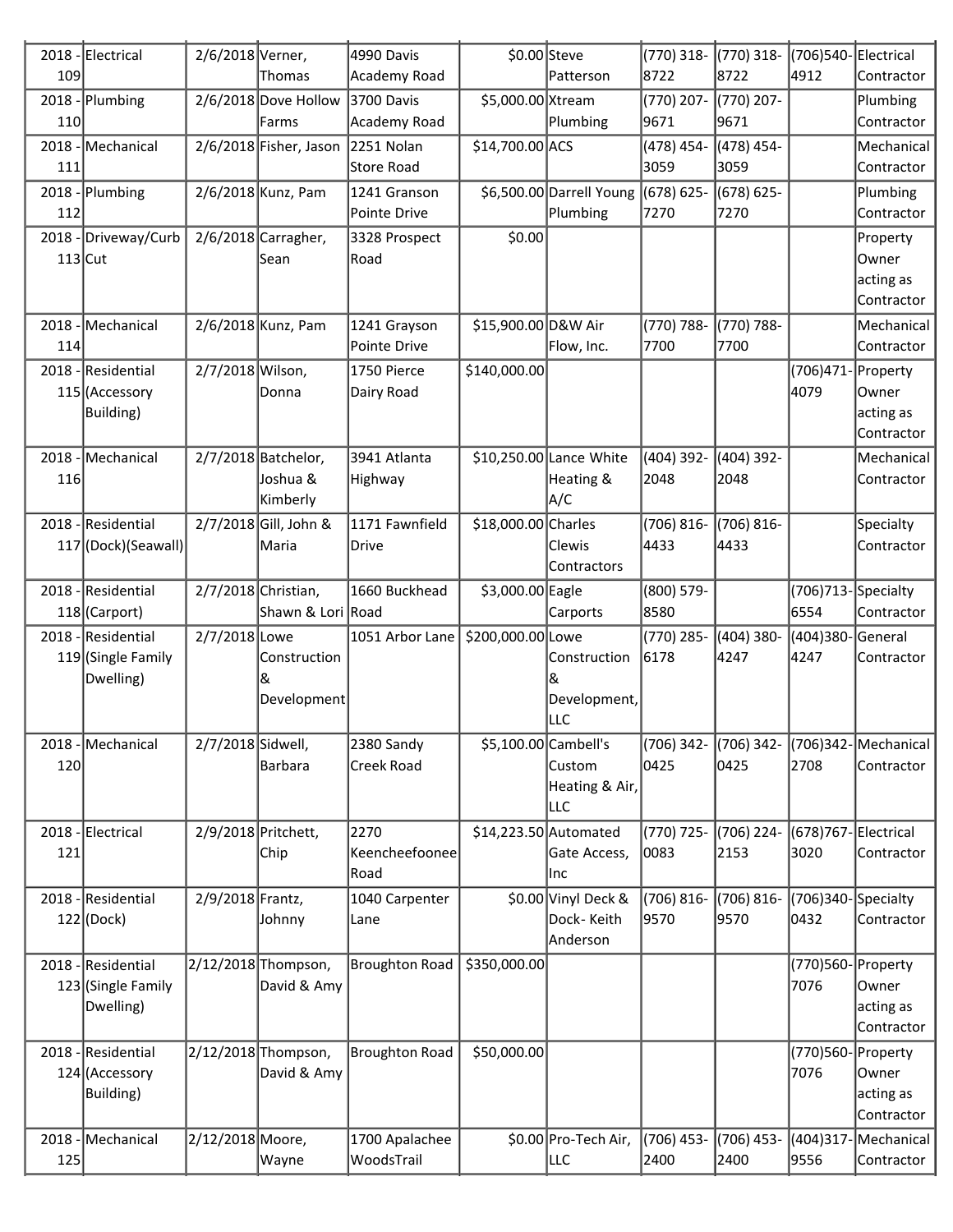| 126          | 2018 - Electrical                                     | 2/12/2018 Frantz,   | Johnny                                      | 1040 Crapenter<br>Lane                  |                        | \$0.00 Helton<br>Electrical<br>Services | 0054                  | (478) 553- (478) 553- (706)340- Electrical<br>0054 | 0432                        | Contractor                                               |
|--------------|-------------------------------------------------------|---------------------|---------------------------------------------|-----------------------------------------|------------------------|-----------------------------------------|-----------------------|----------------------------------------------------|-----------------------------|----------------------------------------------------------|
|              | 2018 - Residential<br>127 (Single Family<br>Dwelling) |                     | 2/13/2018 RBC Homes-<br>Lot $23$            | 1050 Matthew<br>Lane                    | \$115,000.00 Smart     | Properties                              | (706) 474-<br>2291    | (706) 474-<br>2291                                 | (706)474-<br>2291           | Residential<br> Basic<br>Contractor                      |
|              | 2018 - Residential<br>128 (Single Family<br>Dwelling) |                     | 2/13/2018 RBC Homes-<br>Lot 24              | 1040 Matthew<br> Lane                   | \$120,000.00 Smart     | Properties                              | (706) 474-<br>2291    | (706) 474-<br>2291                                 | (706)474-<br>2291           | Residential<br> Basic<br>Contractor                      |
|              | 2018 - Residential<br>129 (Single Family<br>Dwelling) |                     | 2/13/2018RBC Homes-<br>Lot 25               | 1030 Matthew<br>Lane                    | \$120,000.00 Smart     | Properties                              | (706) 474-<br>2291    | (706) 474-<br>2291                                 |                             | Residential<br> Basic<br>Contractor                      |
|              | 2018 - Residential<br>130 (Swimming<br>Pool)          |                     |                                             | 2/14/2018 Vivian, Shane 1891 Clack Road | \$39,000.00 Blue Ridge | Pools, Inc                              | (770) 843-<br>6602    | (770) 843-<br>6602                                 | (770)827-<br>4569           | Swimming<br> Pool<br>Contractor                          |
|              | 2018 - Residential<br>131 (Single Family<br>Dwelling) |                     | 2/14/2018 Branon, John 1510 Blue<br>8 Laura | <b>Springs Road</b>                     | \$131,533.00 Trinity   | Custom<br>Homes                         | (706) 855-<br>5227    | (706) 825-<br>8465                                 | 4037                        | (706)474-Residential<br>- Light<br>Company<br>Contractor |
| 132          | 2018 - Mechanical                                     | 2/14/2018 Vason,    | Wayne                                       | 2210 Walton<br>Mill Road                | \$5,700.00 Frankie     | Slaughter                               | (706) 474-<br>0802    | (706) 474-<br>0808                                 | 8503                        | (404)556-Mechanical<br>Contractor                        |
|              | 2018 - Residential<br>133 (Single Family<br>Dwelling) |                     | 2/15/2018 Breedlove,<br>Tommy               | 1311 Lake<br>Rutledge Road              | \$300,000.00 Smart     | Properties                              | (706) 474-<br>2291    | (706) 474-<br>2291                                 |                             | Residential<br>Basic<br>Contractor                       |
|              | 2018 - Residential<br>134 (Single Family<br>Dwelling) |                     | 2/15/2018 Briar Hollow<br>Farm, LLC         | Briar Lane                              | \$350,000.00 Smart     | Properties                              | (706) 474-<br>2291    | (706) 474-<br>2291                                 |                             | Residential<br> Basic<br>Contractor                      |
| 135          | 2018 - Plumbing                                       | 2/15/2018 Lowe      | Construction<br>Development                 | 1051 Arbor Lane                         | \$0.00 C&T             | Plumbing, Inc. 0718                     | (770) 318-            | (770) 318-<br>0718                                 |                             | Plumbing<br>Contractor                                   |
| <b>136</b>   | 2018 - Plumbing                                       | 2/15/2018 Venture   | Homes                                       | 1540<br>Westminster<br>Way              | \$9,500.00 WYCO        | Plumbing, LLC 8564                      | (770) 483- (404) 535- | 0080                                               |                             | Plumbing<br>Contractor                                   |
|              | 2018 - Plumbing                                       | 2/15/2018 Fisher    |                                             | 2251 Nolan                              | \$14,000.00 WYCO       |                                         | (770) 483-            | (404) 535-<br>0080                                 |                             | Plumbing                                                 |
| 137          | 2018 - Plumbing                                       |                     | 2/15/2018 Castleberry                       | <b>Store Road</b><br>1711 Nolan         |                        | Plumbing, LLC 8564<br>\$0.00 Cleveland  | (770)846-             |                                                    |                             | Contractor<br>Plumbing                                   |
| 138          |                                                       |                     |                                             | <b>Store Road</b>                       |                        | Plumbing                                | 8360                  |                                                    |                             | Contractor                                               |
|              | 2018 - Residential<br>139 (Accessory<br>Building)     | 2/15/2018 Hinton,   | Jonathan                                    | 2970 Pierce<br>Dairy Road               | \$102,420.00 Milford   | Construction                            | (706) 557-<br>2162    | (706) 713-<br>1061                                 |                             | Residential<br>- Light<br>Commercial<br>Contractor       |
| 140          | 2018 - Electrical                                     |                     | 2/16/2018 Nunn, John                        | 1080 Nunn Lane                          |                        | \$0.00 Gentry Corley (770) 366-         | 7110                  | $(770)$ 366-<br>7110                               | (706)342-Electrical<br>1445 | Contractor                                               |
| $2018$ -Land | 141 Disturbance                                       |                     | 2/17/2018 John & Laura 1510 Blue<br>Branon  | <b>Springs Road</b>                     |                        | \$0.00 Trinity<br>Custom<br>Homes       | (706) 855-<br>5227    | (706) 825-<br>8465                                 | 4037                        | (706)474-Residential<br>- Light<br>Company<br>Contractor |
|              | 2018 - Plumbing                                       | 2/16/2018 Batchelor |                                             | 3941 Atlanta                            |                        | \$7,500.00 MacNTyre                     | (770) 554-            | (770) 342-                                         |                             | Plumbing                                                 |
| 142          |                                                       |                     |                                             | Highway                                 |                        | Plumbing                                | 1881                  | 9253                                               |                             | Contractor                                               |
|              | 2018 - Electrical                                     |                     | 2/19/2018 Fisher, Jason 2251 Nolan          |                                         | \$8,000.00 Skinner     |                                         | (678) 618- (678) 618- |                                                    |                             | Electrical                                               |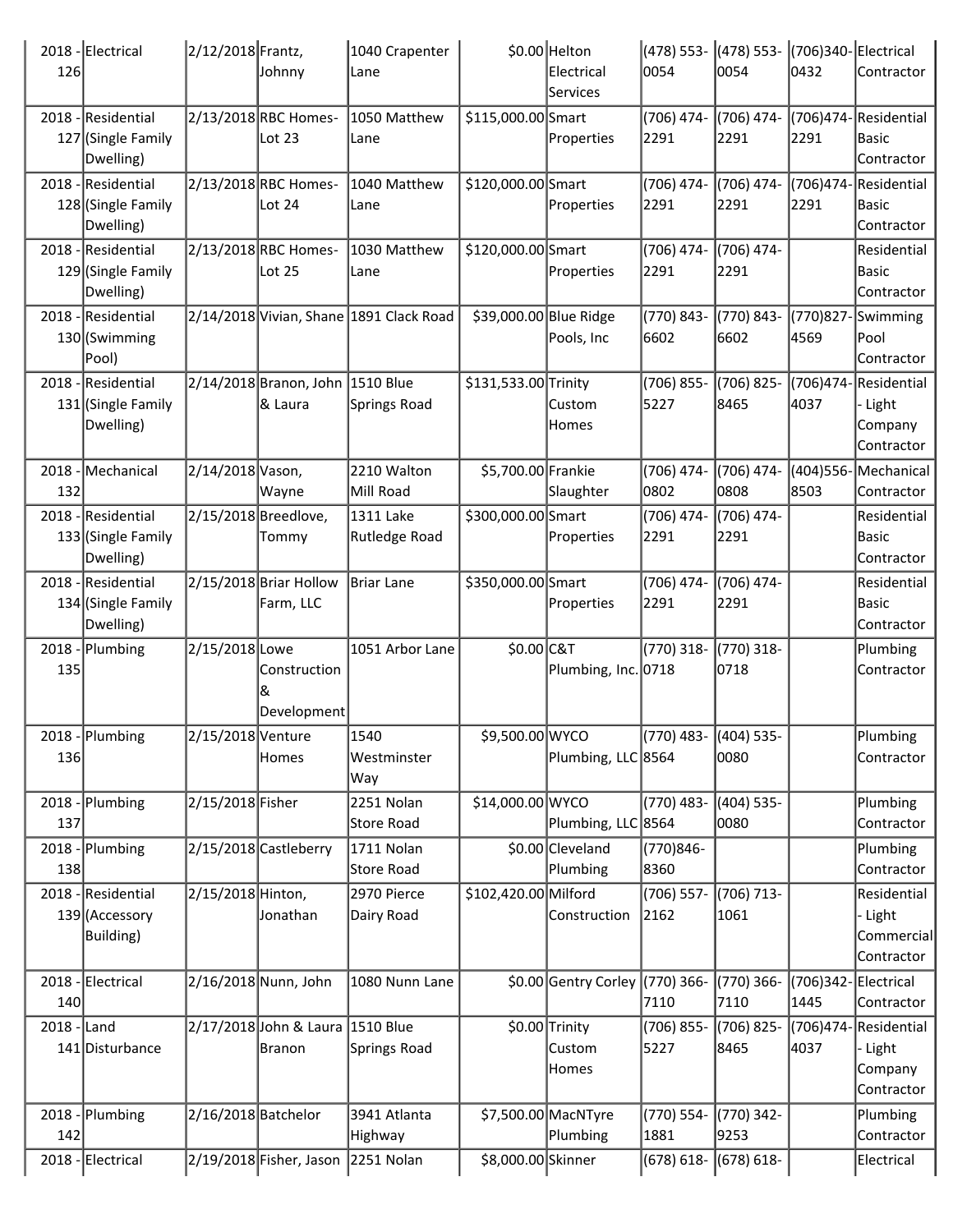| 143  |                                                       |                      |                                                 | Store Road                              |                        | Electric                     | 5162                  | 5162                  |                              | Contractor                                         |
|------|-------------------------------------------------------|----------------------|-------------------------------------------------|-----------------------------------------|------------------------|------------------------------|-----------------------|-----------------------|------------------------------|----------------------------------------------------|
| 144  | 2018 - Electrical                                     | 2/19/2018 Mull, Eric |                                                 | 1370 Shepherd<br>Road                   |                        | \$0.00 Skinner<br>Electric   | $(678) 618 -$<br>5162 | $(678) 618 -$<br>5162 |                              | Electrical<br>Contractor                           |
| 145  | 2018 - Electrical                                     | 2/19/2018 DDD        | Partnerships                                    | 1501<br>Brownwood<br>Road               |                        | \$0.00 Paul Stover           | (770) 905-<br>5081    | (770) 905-<br>5081    |                              | Electrical<br>Contractor                           |
|      | 2018 - Agricultural<br>146 (Pole Barn)                | 2/20/2018 Bohlen,    | Mack Jr.                                        | 3011 Double<br>Bridges Road             | \$12,000.00 Lee Nunn   |                              | $(706)$ 342-<br>5596  | (706) 342-<br>9966    | (770)318-Specialty<br>9135   | Contractor                                         |
|      | 2018 - Residential<br>147 (Single Family<br>Dwelling) | 2/20/2018 Zapata     | Construction Court                              | 1051 Arbor                              | \$200,000.00 Zapata    | Construction                 | (706) 707-<br>6389    | (706) 707-<br>6389    | (706)707-<br>6389            | Residential<br>Basic<br>Contractor                 |
|      | 2018 - Residential<br>148 (Carport)                   | 2/20/2018 Maddox,    | Gene                                            | 4780 Buckhead<br>Road                   | \$20,000.00            |                              |                       |                       | (404)406-Property<br>2768    | Owner<br>acting as<br>Contractor                   |
| 149  | 2018 - Electrical                                     |                      |                                                 | 2/20/2018 Vivian, Shane 1891 Clack Road |                        | \$0.00 Electric MD           | (678) 449-<br>7085    | $(404)$ 213-<br>9120  | (770)827-Electrical<br>4569  | Contractor                                         |
| 150  | 2018 - Mechanical                                     | 2/22/2018 Wake,      | Richard                                         | 1030 Apalachee<br><b>Woods Trail</b>    |                        | \$0.00 Pro-Tech Air,<br> LLC | (706) 453-<br>2400    | (706) 453-<br>2400    | (706)342- Mechanical<br>1291 | Contractor                                         |
| 151  | 2018 - Mechanical                                     |                      | 2/22/2018 Brownwood<br>Estates- Lot 5 Brownwood | 3881<br>Road                            |                        | \$0.00 Gregg Cowan           | $(770) 787 -$<br>6952 | (770) 616-<br>9252    |                              | Mechanical<br>Contractor                           |
| 152  | 2018 - Electrical                                     |                      | 2/22/2018 Moore, Brian 3331 High                | Shoals Road                             | \$0.00                 |                              |                       |                       |                              | Property<br>Owner<br>acting as<br>Contractor       |
|      | 2018 - Residential<br>153 (Addition &<br>Remodel)     | 2/22/2018 Mayer,     | Richard                                         | 1061 Sugar<br>Creek Trail               | \$150,000.00 Edward    | Yarbrough                    | (706) 614-<br>3686    | (706) 614-<br>3686    |                              | Residential<br>- Light<br>Company                  |
| 2018 | Commerical<br>154 (Stand Alone)                       | 2/22/2018 EZ Storage |                                                 | 1600 Athens<br>Highway                  | \$132,000.00 Milford   | Construction,<br>llnc.       | (706) 713-<br>1057    | (706) 713-<br>1057    |                              | Residential<br>- Light<br>Commercial<br>Contractor |
|      | 2018 - Residential<br>$155$ (Garage)                  | 2/22/2018 Mitchell,  | Timothy &<br>Paige                              | 3661 Indian<br>Creek Road               | \$37,000.00            |                              |                       |                       | (706)319- Property<br>6525   | Owner<br>acting as<br>Contractor                   |
|      | 2018 - Residential<br>156 (Single Family<br>Dwelling) |                      | 2/22/2018 Meadows on<br>Clack-Lot 1             | Thankful Road                           | \$230,000.00 Smart     | Properties                   | $(706)$ 474-<br>2291  | (706) 474-<br>2291    | (706)474-<br>2291            | Residential<br><b>Basic</b><br>Contractor          |
|      | 2018 - Residential<br>157 (Carport)                   | 2/22/2018 Hubbard,   | Preston                                         | 1801 Sugar<br>Creek Church<br>Road      | \$0.00                 |                              |                       |                       |                              | Property<br>Owner<br>acting as<br>Contractor       |
|      | 2018 - Residential<br>158 (Swimming<br>Pool)          | 2/22/2018 Landreth,  | Robert &<br>Brandy                              | 1680 Fears Road                         | \$40,000.00 Blue Ridge | Pools, Inc.                  | (770) 482-<br>9884    | (770) 843-<br>6602    |                              | Swimming<br>Pool<br>Contractor                     |
| 159  | 2018 - Electrical                                     | 2/22/2018 Landreth,  | Robert &<br><b>Brandy</b>                       | 1680 Fears Road                         |                        | \$0.00 Thomas<br>Stansel     | $(678) 843 -$<br>6602 |                       |                              | Electrical<br>Contractor                           |
|      | 2018 - Residential                                    | 2/26/2018 Newby,     |                                                 | 1391 Grayson                            |                        | \$0.00 Bulldog               | (706) 923- (706) 923- |                       |                              | Specialty                                          |